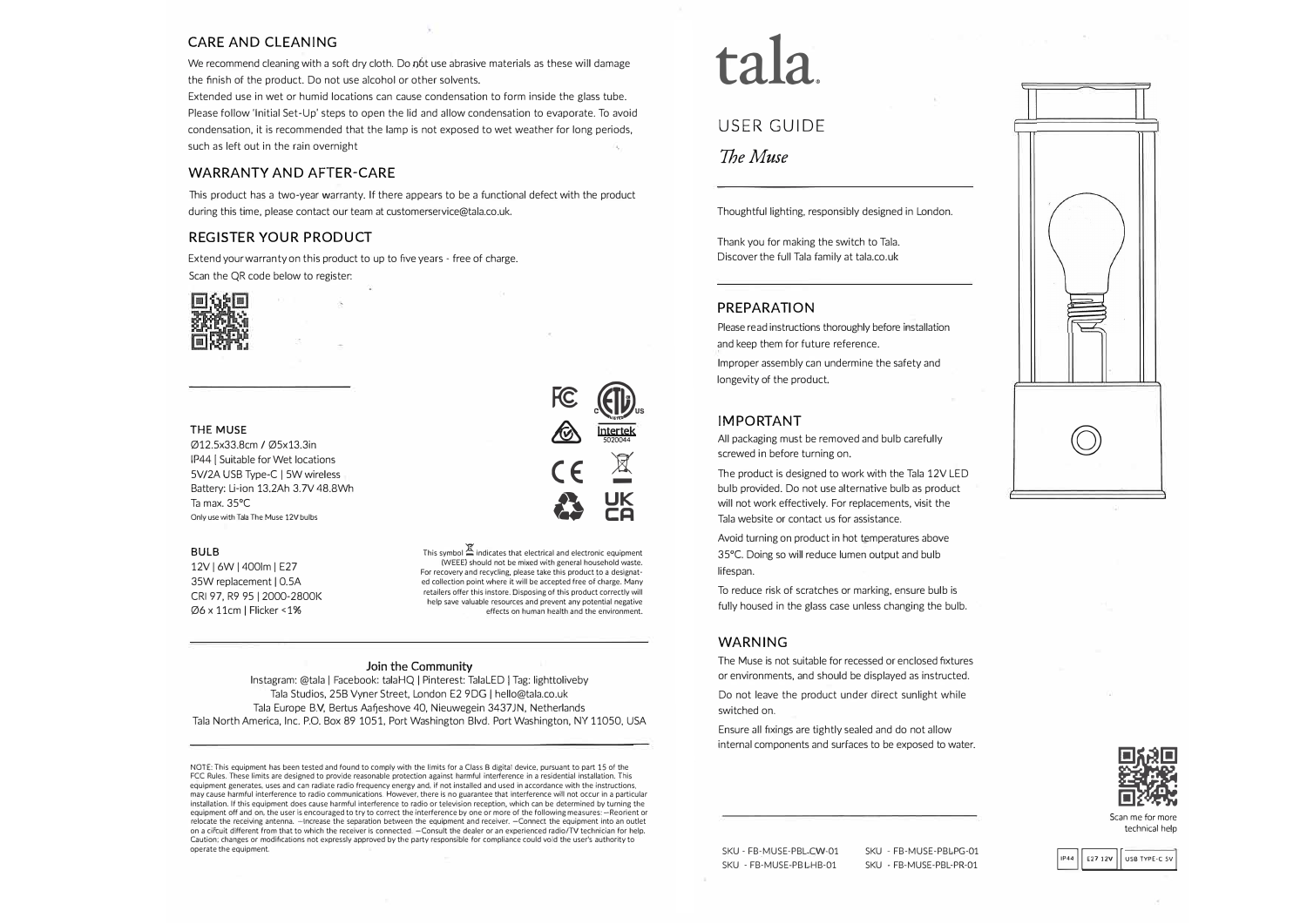# **THE MUSE - PROVIDED COMPONENTS**





and the state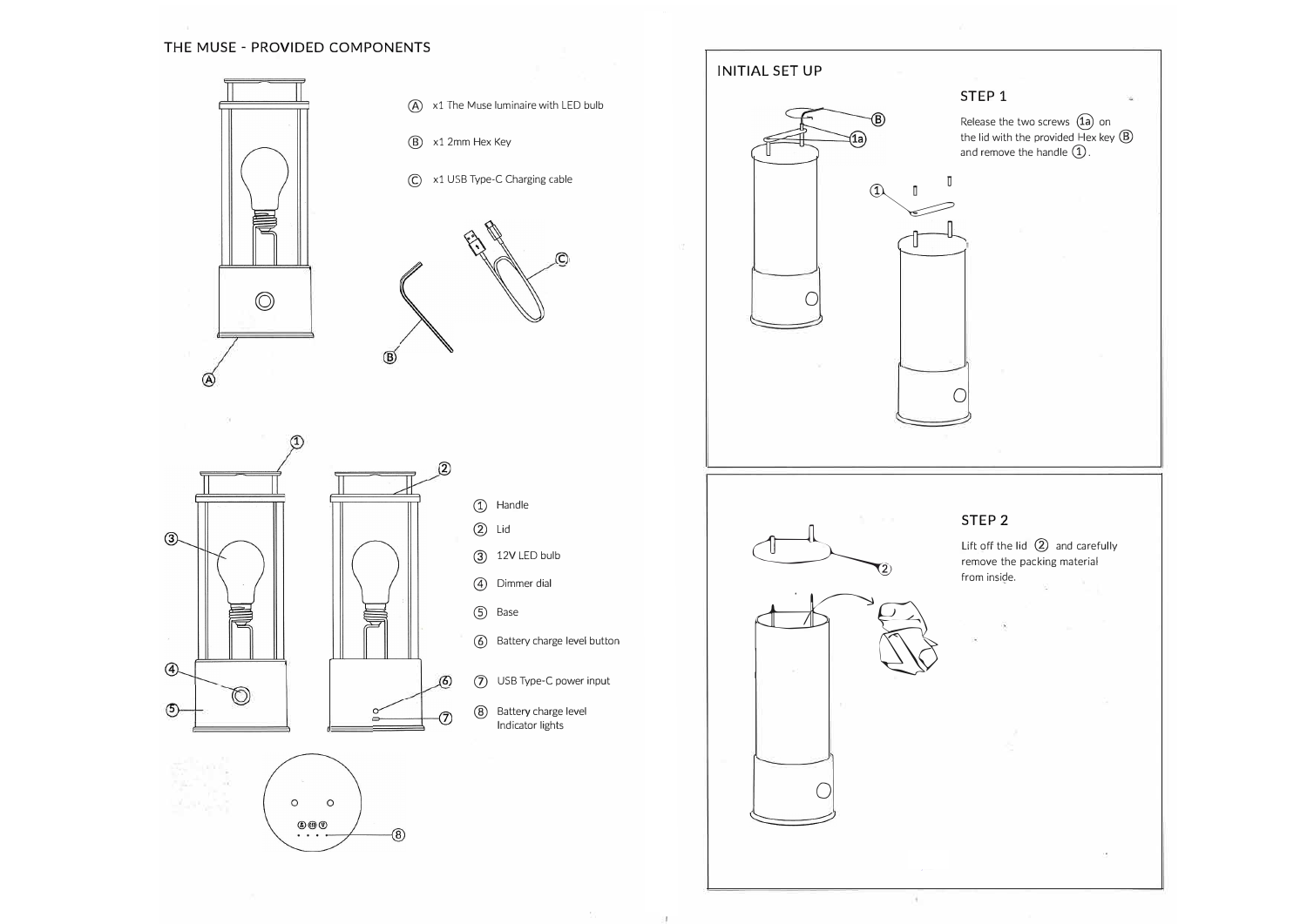



jl

# **STEP 5**

To turn on, rotate the dial on the front of the lamp clockwise until the bulb lights up.

Adjust the dimmer for your desired light output.

Dial the dimmer up for a cool white light, and dial down for a warm, ambient colour temperature.

# $\bigcirc$

# **STEP 4**

Return the lid and handle back into @ the original position.

> Tighten the screws with the provided Hex Key  $(B)$  to secure the handle in place